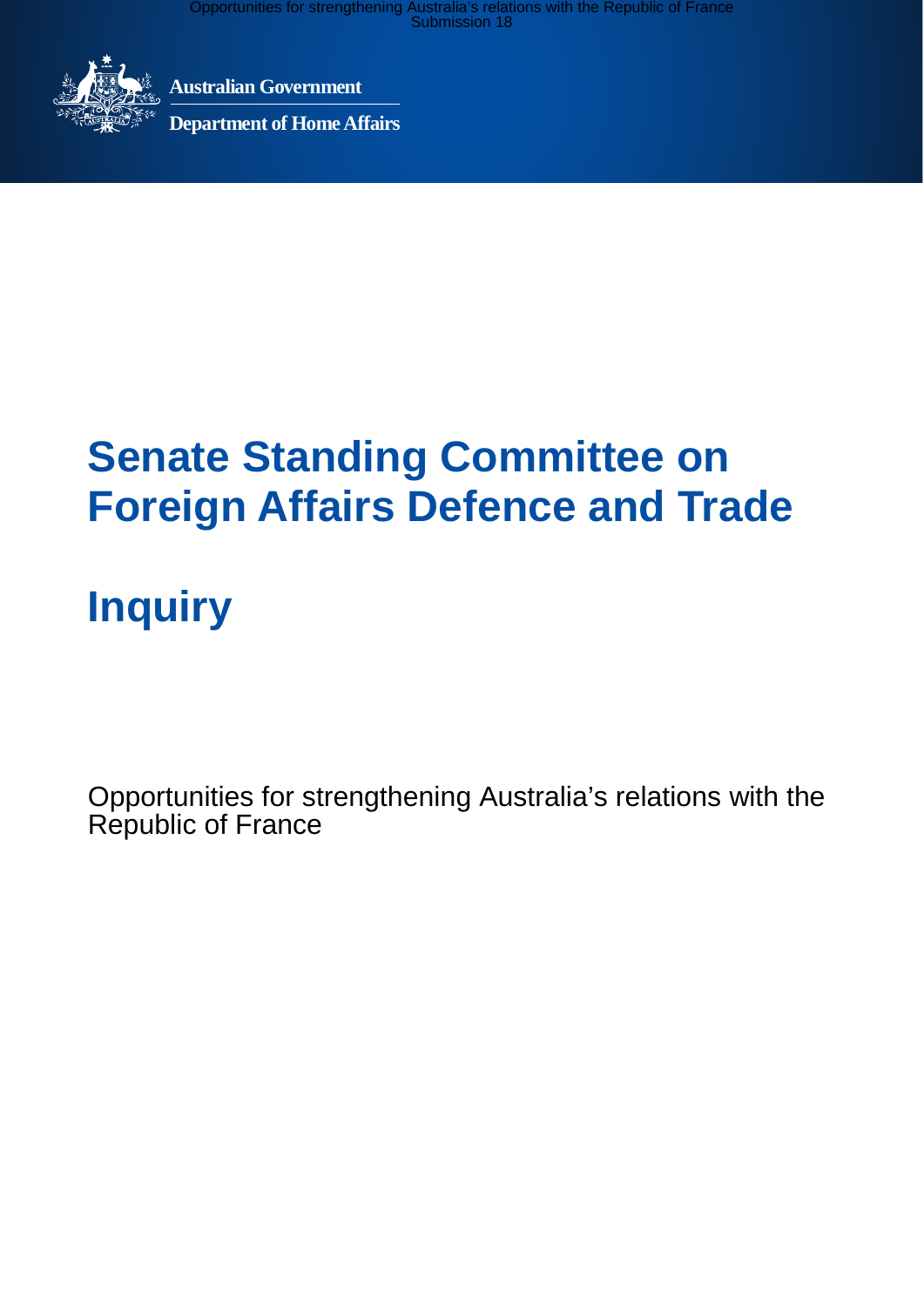### **INTRODUCTION**

The Department of Home Affairs, on behalf of the Home Affairs Portfolio, thanks the Foreign Affairs, Defence and Trade References Committee for the opportunity to provide a submission to the Senate inquiry into 'Opportunities for strengthening Australia's relations with the Republic of France'.

- 1. The Home Affairs Portfolio (Home Affairs) brings together the Department of Home Affairs, the Australian Border Force (ABF), the Australian Federal Police (AFP), the Australian Criminal Intelligence Commission (ACIC), the Australian Security Intelligence Organisation (ASIO) and the Australian Transaction Reports and Analysis Centre (AUSTRAC), to ensure a safe and secure Australia.
- 2. The Department of Home Affairs is responsible for immigration and customs border policy, as well as national security and law enforcement policy, emergency management (including crisis management and disaster recovery), counter terrorism policy and coordination, cyber security policy, counter foreign interference policy and coordination, critical infrastructure protection, multicultural affairs, countering violent extremism programs, and transport security.
- 3. Home Affairs works with domestic and international partners to protect the safety, security and national interests of Australia through the strategic alignment of priorities and responsibilities against the many threats to Australia's national security.
- 4. Home Affairs promotes global norms consistent with Australia's national interests, and drives agendas in regional and global fora, including, though not limited to, counter terrorism, countering violent extremism, anti-money laundering and counter-terrorism financing, transnational, serious and organised crime, managing mass migration, facilitating efficient and legitimate trade, as well as preventing child exploitation.
- 5. Home Affairs continues to enhance Australia's existing relationships with our traditional Five Country partners and build relationships with likeminded partner countries, including France, in support of common interests.
- 6. In making a submission to this inquiry, Home Affairs wishes to advise the Committee that this submission outlines the Portfolio's security relationship with France and addresses the Committee's Terms of Reference, as follows:
	- *Enhancing political, security and defence cooperation, including through initiatives such as the Joint Statement of Enhanced Strategic Partnership between Australia and France signed in 2017 and the Strategic Partnering Agreement signed in 2018 for the Future Submarine Program.*
	- *Options for enhancing strategic cooperation, including in the Indo-Pacific region and through multilateral fora.*
	- *Australian engagement with intergovernmental organisations headquartered in France including the Organisation for Economic Co-operation and Development (OECD) and the United Nations Educational, Scientific and Cultural Organization (UNESCO).*

### **HOME AFFAIRS RELATIONSHIP WITH FRANCE**

7. Home Affairs' relationship with counterparts in France is increasingly positive. The relationship is underpinned by robust people-to-people links, supported by a long-standing reciprocal Working Holiday Maker arrangement signed in 2003. The relationship is further strengthened through a mutual commitment to global and regional security, noting Australia and France have established enduring arrangements to regularly cooperate on maritime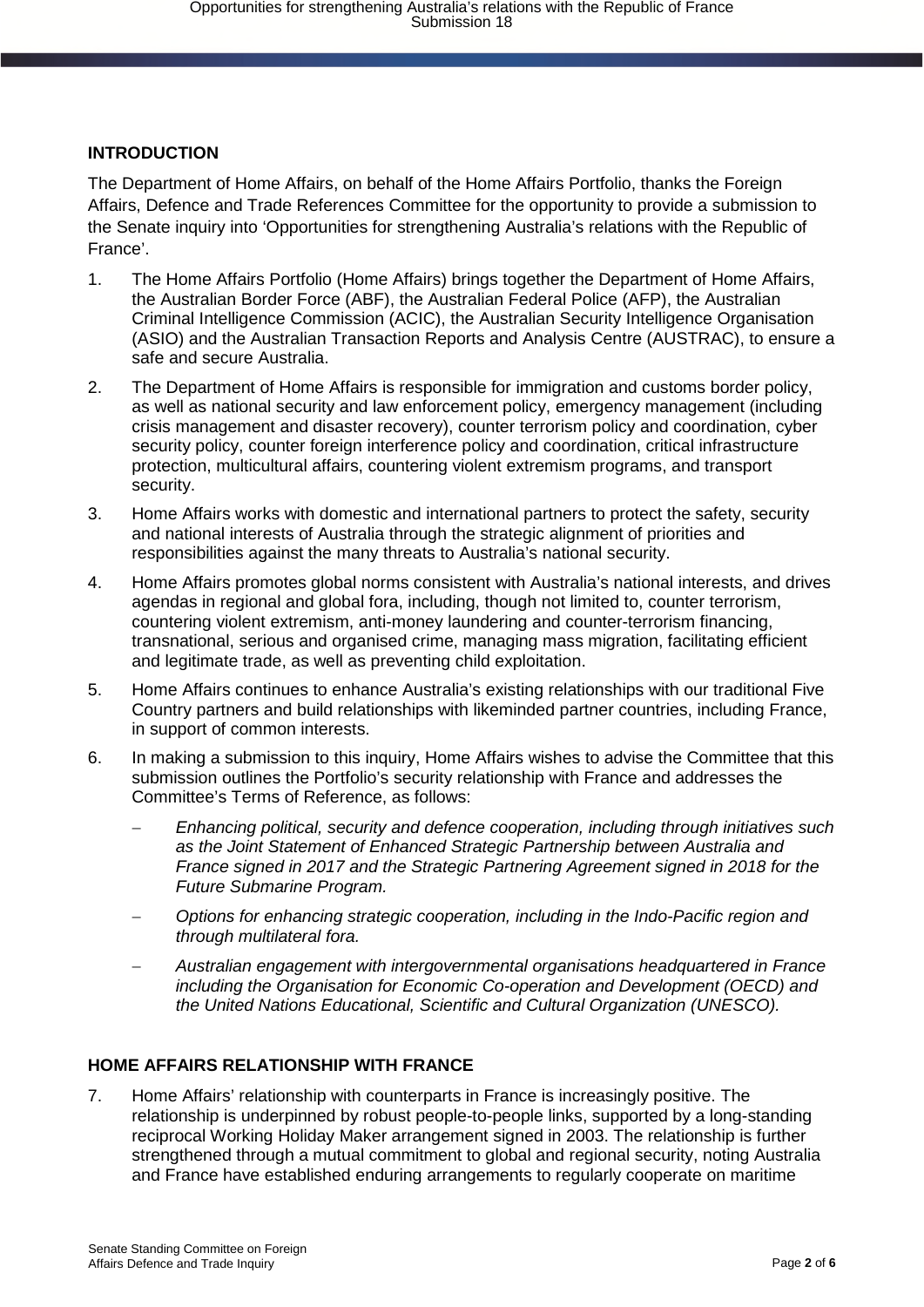security, border protection, transnational crime and fisheries enforcement challenges. These arrangements include:

- a) A Treaty between the Government of Australia with the Government of the French Republic on Cooperation in the maritime areas adjacent to the French Southern and Antarctic Territories, Heard Island and the McDonald Islands which came into force in February 2005;
- b) An Agreement on Cooperative Enforcement of Fisheries Laws between the Government of Australia and the Government of the French Republic in the Maritime Areas Adjacent to the French Southern and Antarctic Territories, Heard Island and the McDonald Islands which came into force in January 2011.
- c) A Memorandum of Understanding between the Customs Administrations of Australia and France on Customs Co-operation and Mutual Assistance in Customs Matters, which came into force in 2002 and was updated in 2014.
- 8. The whole-of-government Australia-France initiative ('AFiniti'), as publicly announced by the then Prime Minister Turnbull and President Macron in the *Vision Statement on the Australia-France Relationship* on 18 May 2018, has effectively removed any further barriers to building a close, collaborative relationship with key security agencies within the French Government.
- 9. Within the framework of the 'AFiniti' program, the Department of Home Affairs has established the Australia-France Strategic Dialogue on National Security. This Dialogue is co-chaired between the Department of Home Affairs and the French Secretariat-General for National Defense and Security, and is supported by respective security and border management agencies. It is focussed on a number of mutually agreed approaches, including:
	- a) Sharing best practice on counter-terrorism, foreign terrorist fighter policies, and respective national programs to combat violent extremism.
		- i. In 2019, Australian agencies led by Home Affairs collaborated closely with France and hosted the second 'No Money for Terror' Conference in Melbourne on 7-8 November 2019, an initiative launched by President Macron in 2018.
		- ii. Last year's 'No Money for Terror' Conference assessed the evolving global and Indo-Pacific threat environment; built understanding of terrorism financing risks, trends and methods; and highlighted best practice from across the globe, between regions, and across the public and private sector.
	- b) Exchanging information on strengthening cyber security, including the development of respective cyber security strategies, protection of critical and emerging technologies, and measures to combat cybercrime.
		- i. Australia continues to engage with the Council of Europe (and relevant treaty committee) on the Council of Europe Budapest Convention on Cybercrime (the Convention) headquartered in Strasbourg, France. The Convention is the first internationally binding treaty on cybercrime. It seeks to harmonise national legal frameworks. The Convention serves as a guideline for 64 party countries, including Australia and France.
	- c) Enhancing operational collaboration and information exchange with key French maritime and law enforcement agencies on efforts to combat the trafficking of illicit substances and narcotics, human trafficking and illegal foreign fishing in the Indo-Pacific region.
		- i. As part of the Pacific Step-up, Home Affairs is working closely with the French Government and the governments of New Caledonia, French Polynesia, and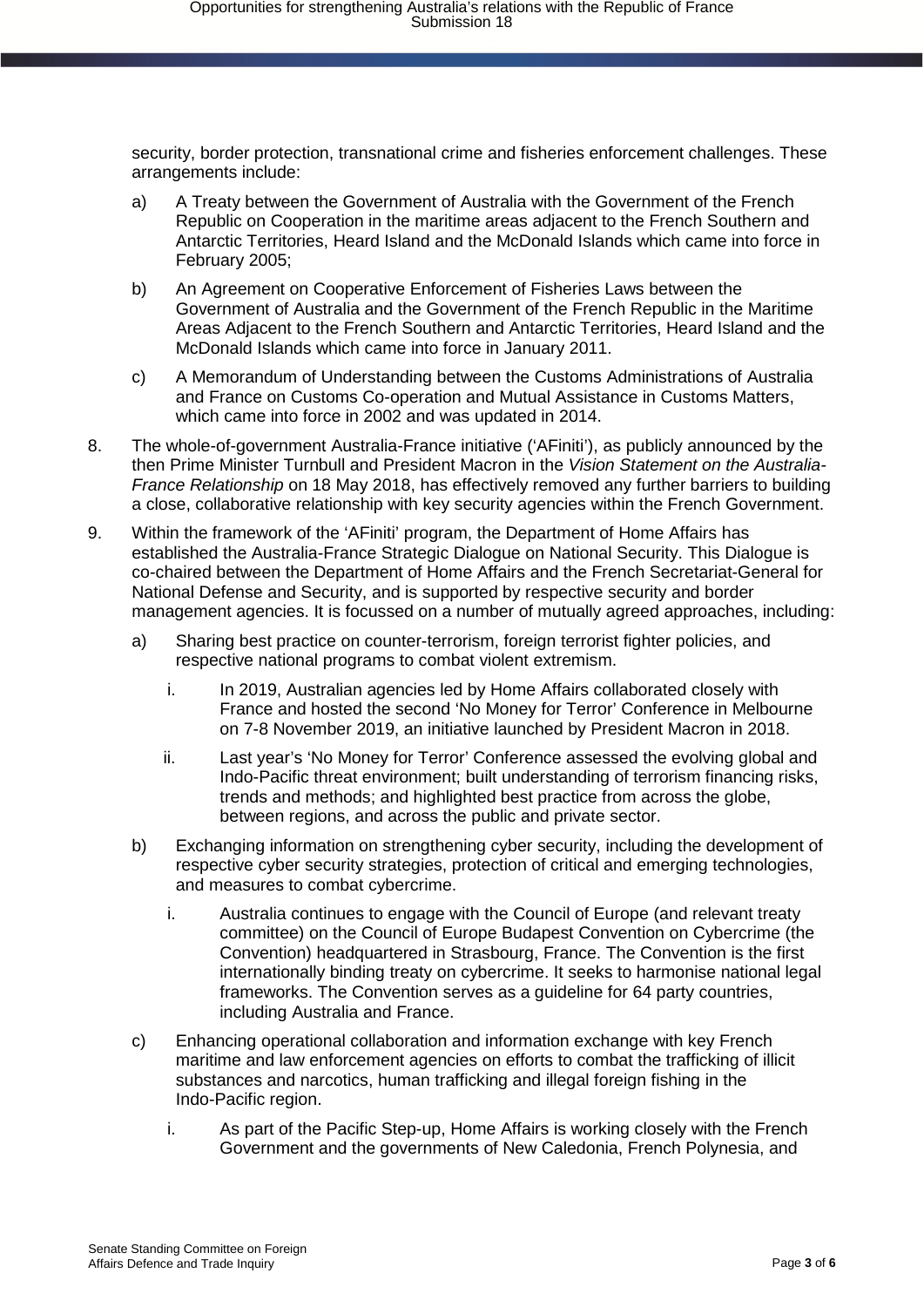Wallis and Futuna to enhance the Pacific's regional security cooperation, particularly on transnational crime and maritime security.

- ii. Home Affairs Portfolio agencies and French maritime and security agencies are collaborating to reinforce multinational cooperation to combat transnational organised crime in the Indo-Pacific, including efforts to enhance engagement and cooperation in the Pacific and Indian Ocean French Territories.
- iii. Engagement in the Indo-Pacific will be further enhanced in late 2020 through the possible posting of a French Police Law Enforcement Attaché to Canberra. This position is still pending confirmation from French authorities given the impact of COVID-19 and associated travel restrictions.
- iv. The AFP continues to encourage French law enforcement to increase joint operational engagement in the Pacific, through:
	- participation in the Pacific Transnational Serious and Organised Crime Taskforce comprising representatives from Fiji, Tonga, New Zealand and Australia;
	- development of a Statement of Conclusions between the AFP and the French National Gendarmerie to reinforce cooperation on transnational organised crime;
	- greater collaboration between the AFP and French Law Enforcement in the field of forensics best practice and technology;
	- increased French law enforcement engagement in the Pacific Transnational Crime Network; and
	- encouraging the establishment of additional Transnational Crime Units in each of the French Pacific territories.
- v. AUSTRAC's recently established, and DFAT-funded, Pacific regional capacity-building program. This program provides opportunities for burden sharing and collaboration with France on areas of mutual interest – particularly for programs in Pacific island countries with longstanding French equities or cultural ties.
- d) Exploring opportunities for greater collaboration on critical and enabling technologies as well as civil protection and disaster management related capabilities, processes and support arrangements.
	- i. Following on from French assistance during the 2020 bushfire crisis, Home Affairs welcomes France's invitation for Australia to attend the next fire-fighters' congress in Marseille in October 2020.
- 10. Future iterations of the Australia-France Strategic Dialogue on National Security will also provide an opportunity for Australia and France to share lessons learned during the COVID-19 pandemic and collaborate on methods to respond to future global pandemics.
- 11. Outside the construct of the Australia-France Strategic Dialogue, but consistent with the Dialogue's strategic intent, the National Counter Foreign Interference Coordinator and senior French officials hold regular discussions on policies and strategies to counter foreign interference.
- 12. At the multilateral level, Home Affairs is actively involved with international bodies headquartered in France, including INTERPOL, the Financial Action Task Force (FATF), and the OECD.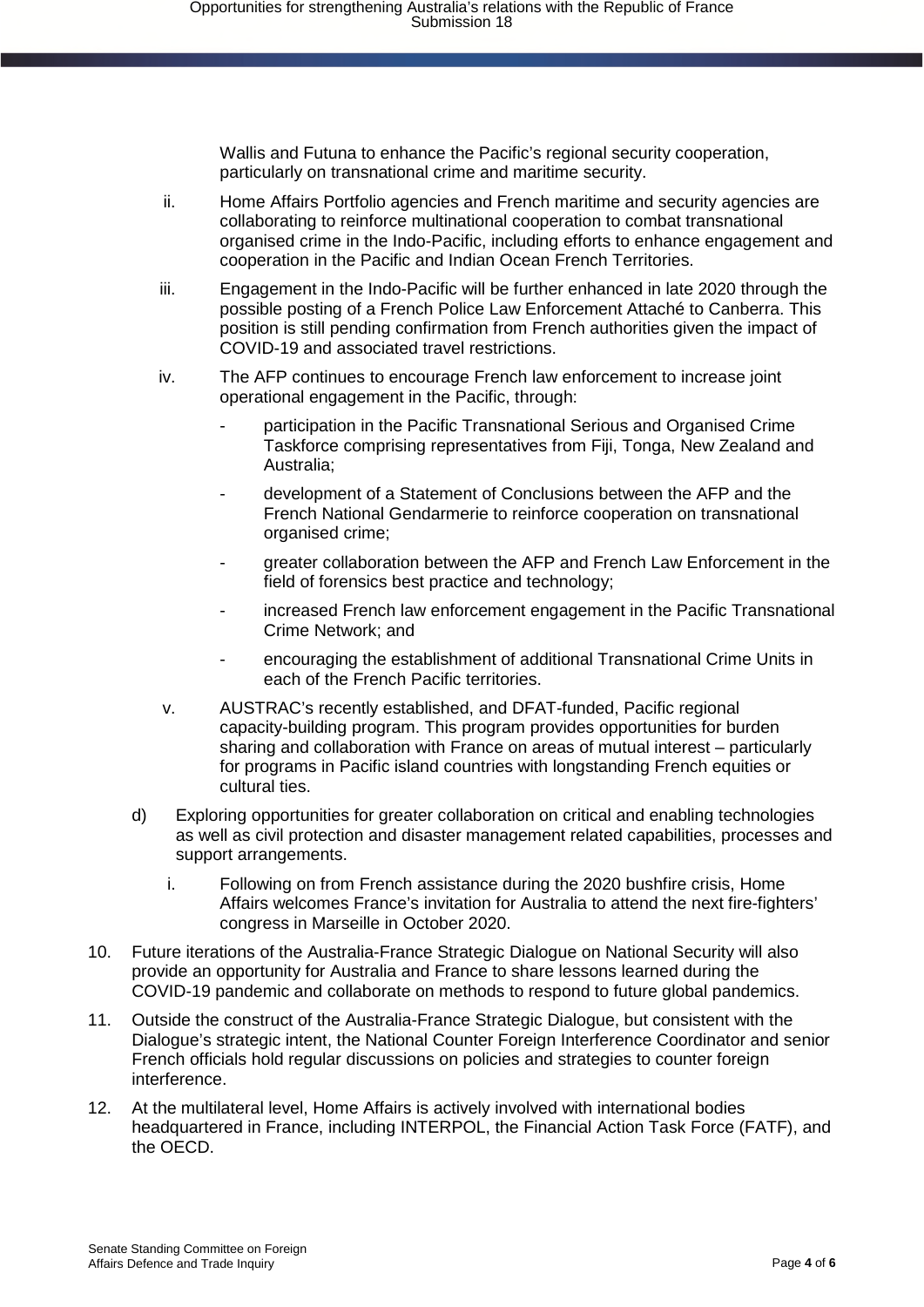- a) Home Affairs works with French and INTERPOL partners on law enforcement issues, while AUSTRAC is contributing to a French-led multilateral project exploring extreme right-wing financing.
- b) Home Affairs leads Australia's delegation to the FATF, which meets three times a year for its Plenary and associated Working Groups. The purpose of these meetings is to develop and implement international standards to combat money laundering and terrorism financing.
- c) As Australia positions itself at the forefront of multinational efforts to address transnational security threats, the OECD provides a platform to promote Australia's policies and influence the approach of like-minded countries, including France.
- d) The work of the FATF and the OECD are closely aligned, particularly in relation to combating economic crimes, such as corruption and tax fraud, and strengthening mechanisms to track beneficial ownership.
- 13. The OECD in particular remains a critical part of the Department's global engagement strategy to inform and influence policy discussion, development and implementation in support of Australia's national interests. The OECD provides the opportunity to share best practice and innovation to drive policy thinking across the breadth of departmental deliverables and key priorities. Access to respected research and data provides an independent analytical perspective that can inform the development of future policy options as well as the evaluation of existing policy settings.
- 14. Home Affairs' top five priorities for engagement with the OECD include:
	- a) Avoiding radicalisation, fragmentation and alienation through the cohesive integration of migrants and refugees into communities and positive education on the benefits of cultural diversity.
	- b) Engagement across the OECD and with industry to establish principles and protocols that retain lawful enforcement access to encrypted information without unduly impacting citizens' rights to privacy.
	- c) Ensuring online platforms are safe and working with industry to establish principles and protocols that prevent access to, or the use of, platforms to transmit or exchange abhorrent material related to terrorism or child sexual exploitation and abuse.
	- d) Trends and strategies to address irregular and/or illegal movement of people and goods across borders, leveraging the OECD's capacity to collaborate on detection, deterrence and disruption activities as well as research into how temporary and permanent migration programs drive economic value.
	- e) Participation in the OECD High Level Risk Forum, which explores issues related to critical infrastructure security and resilience as well as hybrid threats.
- 15. In pursuit of these priorities, Home Affairs will work with the OECD to develop global standards, principles and protocols associated with the capture, storage and transmission of data and information to protect the interests and activity of Australian nationals. Home Affairs will also seek to leverage the OECD's collective capability to convince internet platform and service providers to embed the systems and controls necessary to ensure users are safe and secure online.